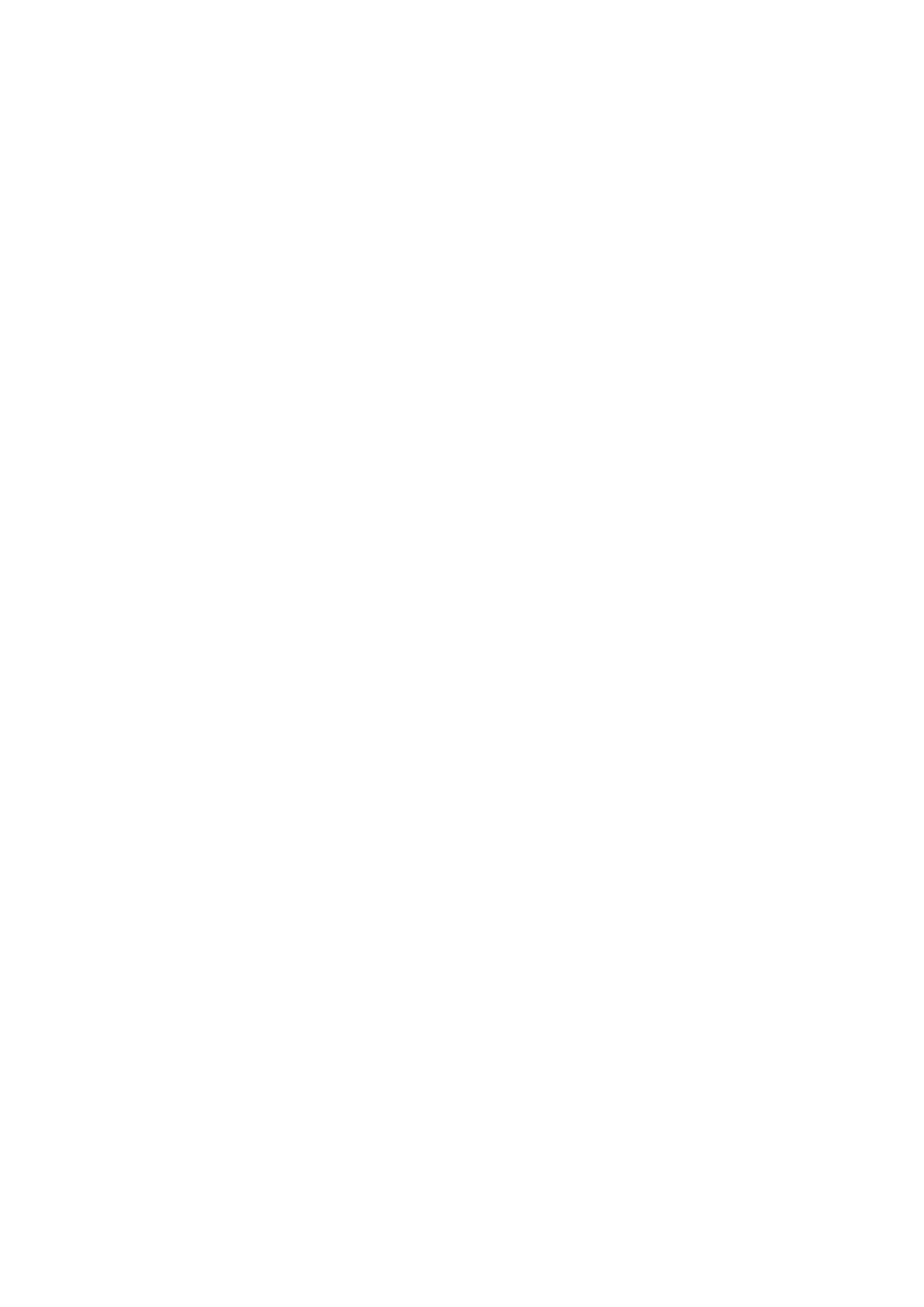- **1.** At its 334th Session (October–November 2018), the Governing Body endorsed the Director-General's proposals for the nature, format and consultation process for the development of a draft outcome document for consideration by the International Labour Conference at its 108th Session (2019). The proposed consultation process included the following milestones:
	- (a) a working paper for informal consultations in February 2019;
	- (b) a second paper providing building blocks for the outcome document, for debate and guidance by the Governing Body at its 335th Session (March 2019);
	- (c) following the Governing Body discussion, a third paper for informal consultations in April 2019; and
	- (d) a proposed draft text of the outcome document in early May 2019 for consideration by the Committee of the Whole.
- **2.** A working paper was prepared and detailed consultations held with the three groups during the week of 4 February 2019. A wide range of issues were discussed during the consultations and this current paper seeks to identify "building blocks" for the outcome document for debate and guidance by the Governing Body.
- **3.** During the consultations there was evident convergence of views that the outcome document would need to be an ambitious but concise statement setting the long-term strategic direction and focus for the International Labour Organization (ILO). There was also strong support for the need for the outcome document to reaffirm, build on and equate to the significance of the Preamble to the ILO Constitution and to that of the Declaration of Philadelphia, and in this light there was wide support for the outcome document to be in the form of a Declaration. Its successful implementation will require universal endorsement and commitment for action from the ILO and all of its constituents. There was a clear call to strengthen the ILO global leadership role in advancing social justice and promoting decent work, in particular to extending tripartism and social dialogue at the national and global levels to all forms of work and employment relationships. It was also noted that over its first 100 years the membership of the ILO had changed significantly and this should be taken into account in ILO governance structures.
- **4.** Several representatives expressed a preference for greater attention to be paid to the recommendations arising from the Report of the Global Commission on the Future of Work, in particular its overarching human-centred approach and the need for greater global efforts to identify and prepare for the skills needs of the future and to ensure that the ILO mandate is recognized as extending to all forms of work and employment relationships. However, it was also noted that the Report should not be the only consideration in preparing the outcome document. The creation of decent and sustainable work was seen as a priority, to assist through ensuring the environment for productive and sustainable business models. Many also referred to the strengthening and universal application of international labour standards, fundamental principles and rights at work and the effective application of the ILO supervisory system as being essential to attain the level of ambition to be set by the outcome document.
- **5.** While different views have been expressed on the need for, and form of, an implementation and follow-up mechanism, it is clear that if the outcome document is to set out the level of ambition and impact called for the ILO will have to devote all of its resources and expertise, including its development cooperation programmes, to its pursuit. If so, the ILO should be using its principal programming and budgeting mechanism to this end. Any other follow-up mechanism would, by its very nature, be limited in scope and secondary to the ILO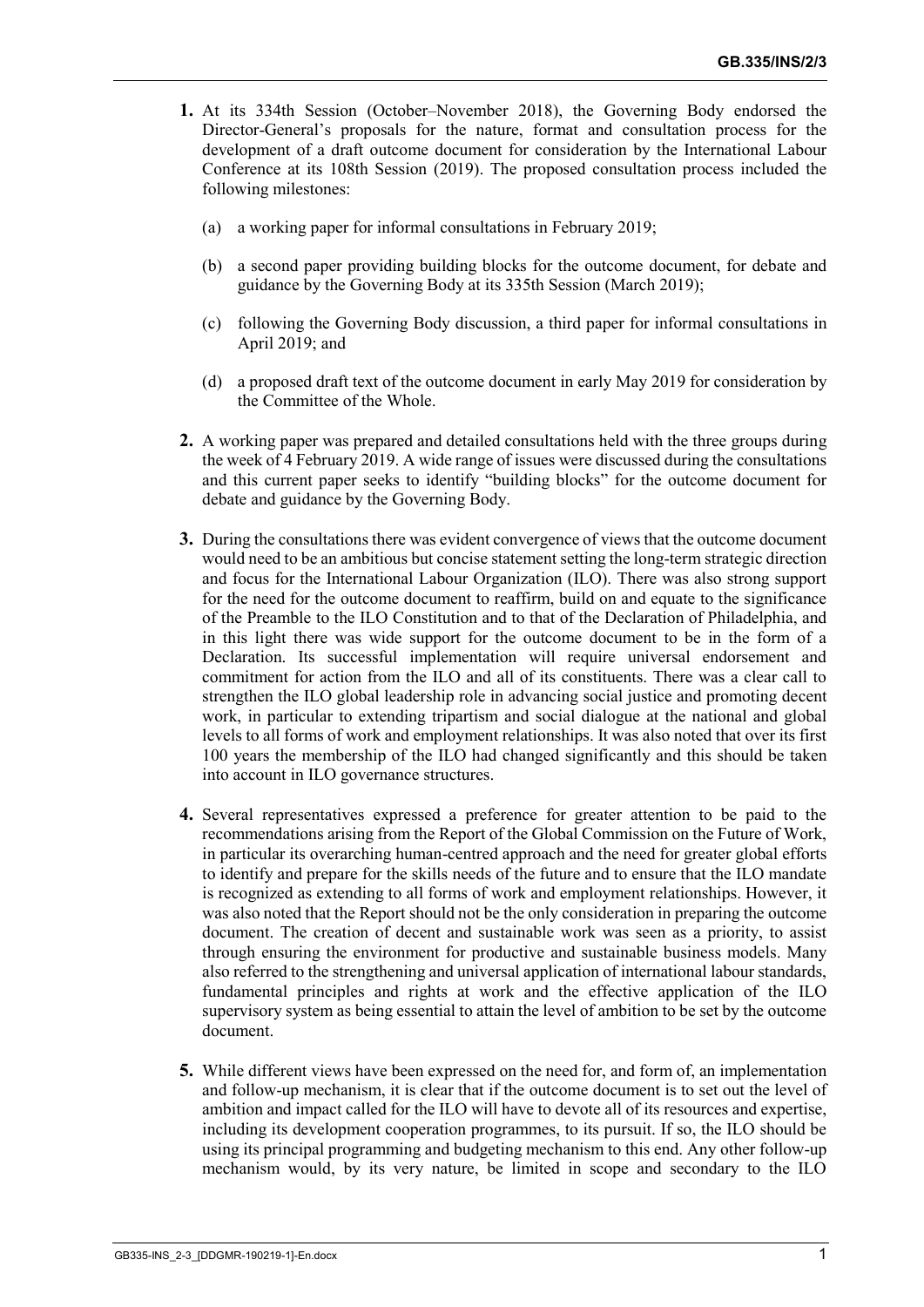programme and budget. The Director-General would therefore propose that future programme and budgets be formulated to ensure the implementation of the outcome document, also taking into account the strategic objectives determined in the ILO Declaration on Social Justice for a Fair Globalization (Social Justice Declaration), and that a redesigned Implementation report would be the effective vehicle for regularly monitoring the progress made towards achieving its objectives. Such an approach could be formalized by the International Labour Conference through a resolution to accompany the outcome document, and would be facilitated through the reorientation of the ILO programme and budget, Office structure and delivery model as referred to by the Director-General in his Programme and Budget proposals for 2020–21.<sup>1</sup>

- **6.** In view of the Governing Body discussion in November 2018 and the February 2019 consultations, it is proposed that the outcome document will:
	- (a) build on the ILO Constitution, Declaration of Philadelphia and other previous declarations, but will go beyond a mere reaffirmation of those instruments. It will reinforce the ILO core principles, strategic objectives and normative role, the value of tripartism and social dialogue, and their relevance to the future;
	- (b) be relevant to all member States at all stages of development;
	- (c) be concise and action oriented, but not time bound;
	- (d) identify challenges and set the long-term and strategic direction of the ILO, taking into account the Report of the Global Commission on the Future of Work;
	- (e) consolidate the ILO as the global authority on labour and employment matters and strengthen the ILO's role and influence in the multilateral system;
	- (f) drive the ILO's leading role in shaping the future of work; and
	- (g) take the form of a "Centenary Declaration".
- **7.** In light of the above considerations, it is proposed that the Declaration comprise four parts:
	- (a) Part 1 will reaffirm the ILO mandate and core principles as established by the ILO Constitution, the Declaration of Philadelphia, the ILO Declaration on Fundamental Principles and Rights at Work and the Social Justice Declaration.
	- (b) Part 2 will present the current and anticipated future major developments, challenges and opportunities in the world of work.
	- (c) Part 3 will call for the ILO and its constituents to commit to addressing specific priorities in the pursuit of the ILO mandate in its current and future context.
	- (d) Part 4 will address the means of action to be used.
- **8.** In view of the consultations to date and the level of convergence on many aspects, the Governing Body may wish to accelerate the process outlined in paragraph 1 and request the Office to prepare a draft Declaration to be available for consultations scheduled for April 2019.

<sup>&</sup>lt;sup>1</sup> [GB.335/PFA/1.](https://www.ilo.org/wcmsp5/groups/public/---ed_norm/---relconf/documents/meetingdocument/wcms_668573.pdf)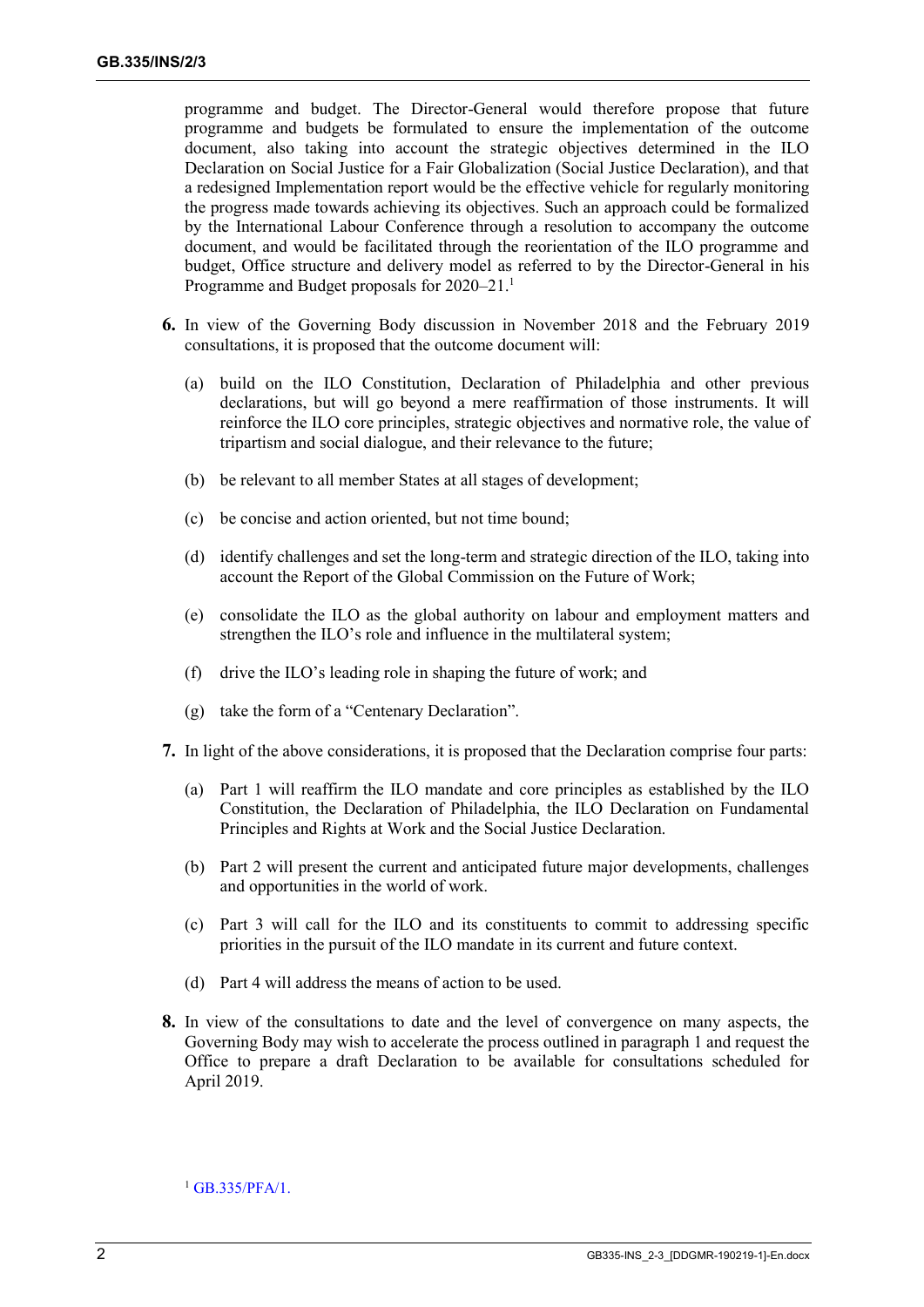### **Draft outcome**

**9.** *The Governing Body provided guidance on the building blocks for a Centenary Declaration as detailed in the appendix of document GB.335/INS/2/3.*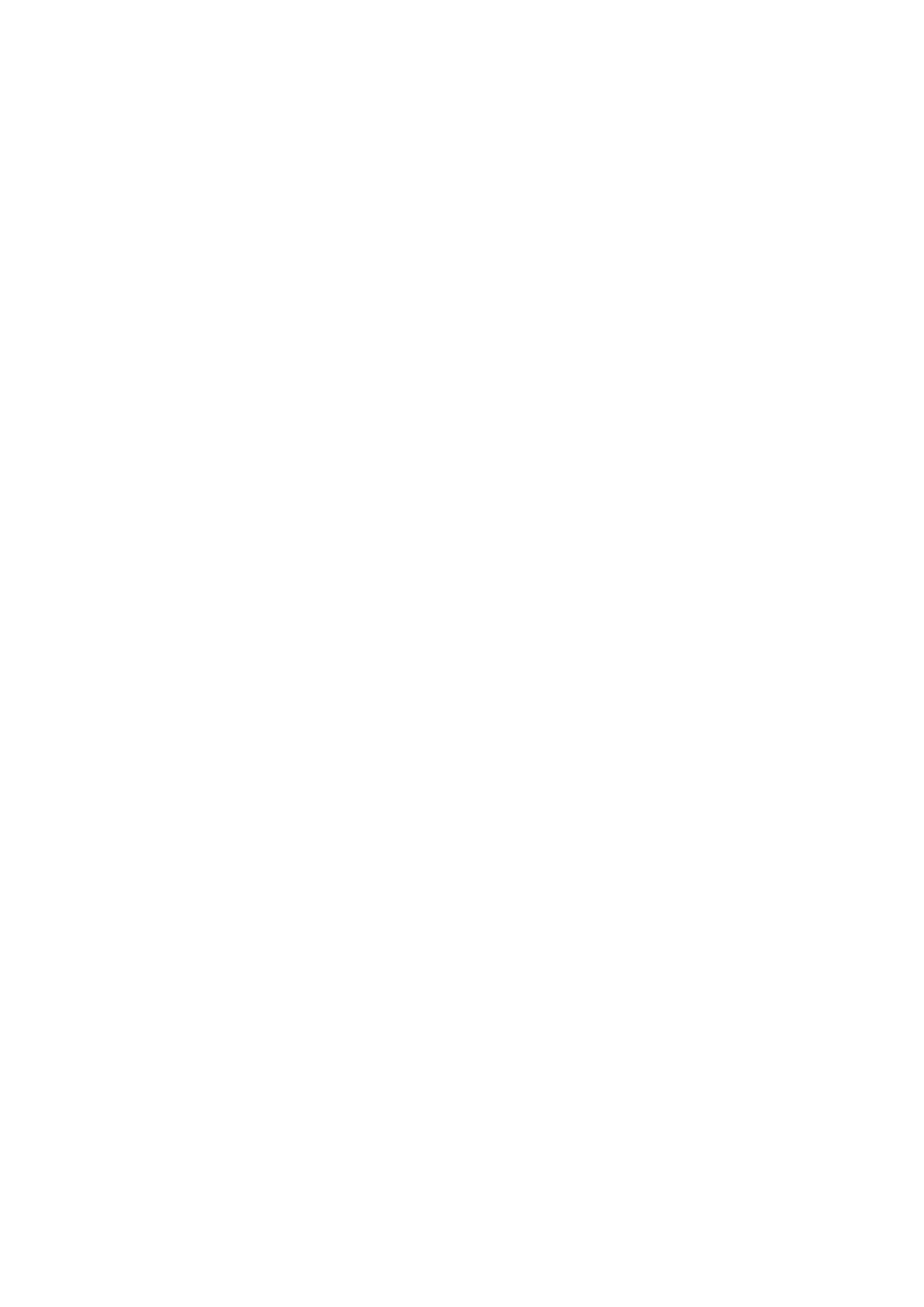### **Appendix**

### **Building blocks for a Centenary Declaration**

#### *Part 1 (Reaffirming the mandate)*

A statement of principles and objectives, reaffirming the ILO Constitution and its declarations, recognizing that work still needs to be done to achieve universal peace through social justice and the new demands of a changing world calling for strong action and leadership by the ILO and its constituents. It would reiterate the fundamental importance of tripartism, social dialogue, international labour standards and fundamental principles and rights to all forms of work and employment relationships. It would further recognize that while significant progress has been achieved over the past 100 years, the world of work still faces formidable challenges.

### *Part 2 (Identifying the challenges and opportunities for the future of work)*

Identifying the challenges and opportunities arising from the transformational change facing the world of work. These relate to:

- (a) demographic change, including labour migration and mobility;
- (b) increasing inequalities and persistent gender gaps;
- (c) the urgent need for a just transition to environmental sustainability;
- (d) rapid growth of the digital society, the platform economy and technology;
- (e) identifying and addressing future skills demands and the need for skills development and lifelong learning;
- (f) changing patterns of production and work, business models and employment relationships in an increasingly globalized economy;
- (g) creating the conditions for sustainable enterprises to generate full and productive employment and decent work, including through the transition from informal to formal enterprises;
- (h) the growing and universal constituency of the ILO and the need to reflect this fully in ILO governance and programmes; and
- (i) the developments in the multilateral system and the increasing role and relevance of the ILO, in particular as a result of the recognition by the multilateral system of decent work as a key to sustainable development and ending poverty, and the consequent need for greater cohesion across the system.

#### *Part 3 (A commitment to action)*

A commitment to action by the ILO and its constituents to put people and decent work at the heart of social and economic development through a human-centred approach and inclusive growth, including through the reinvigoration of, and respect for, the tripartite social contract.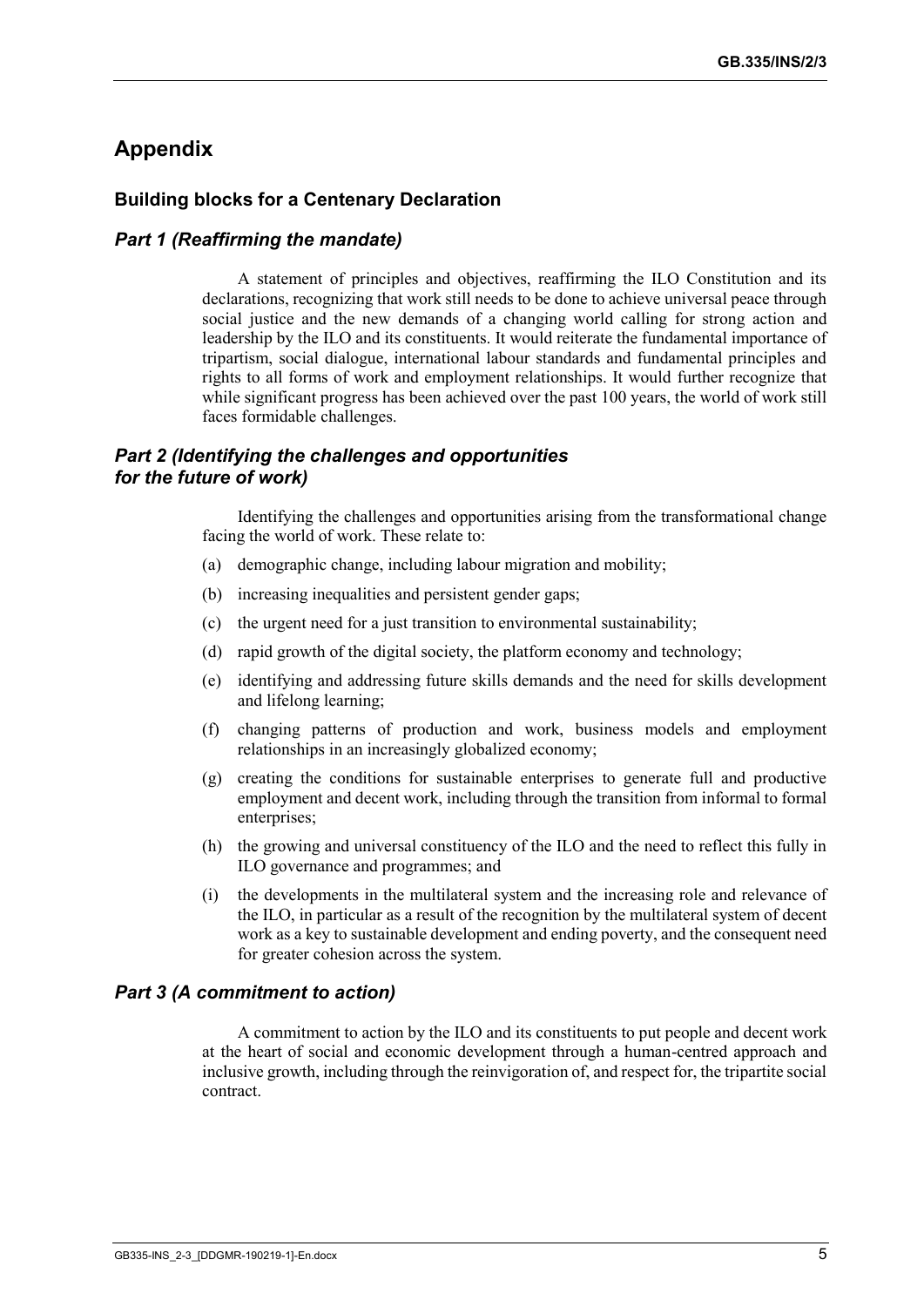- (1) Increasing investment in people's capabilities through:
	- (a) a universal entitlement to lifelong learning that enables people to acquire skills, reskill and upskill;
	- (b) investments in the institutions, policies and strategies that will support people through future-of-work transitions;
	- (c) the implementation of a transformative and measurable agenda for gender equality; and
	- (d) the provision of universal social protection from birth to old age.
- (2) Increasing investment in the institutions of work by:
	- (a) strengthening and revitalizing the institutions of work, international labour standards, regulations, employment contracts, collective agreements and labour inspection systems to promote formalization, reduce working poverty and secure a future of work with dignity, economic security and greater equality;
	- (b) establishing a universal labour guarantee to allow workers, regardless of their contractual arrangements or employment status, to enjoy fundamental principles and rights at work, including occupational safety and health and work–life balance;
	- (c) strengthening the collective representation of workers and employers through social dialogue, recognizing it as a public good and actively promoting it through public policies; and
	- (d) harnessing and managing technology for decent work, including the effective regulation of data use and privacy in the world of work.
- (3) Increasing investment in decent and sustainable work by:
	- (a) taking measures to promote investments in key areas, including the care economy and the social economy, to achieve a just transition to the green economy and to raise productivity in sustainable enterprises in order to provide new opportunities for decent work;
	- (b) reshaping business incentive structures for longer-term investment approaches and establishing an environment for increased job creation and decent work; and
	- (c) scaling up ILO action for those who have historically remained excluded from social justice and decent work, notably those working in the rural and informal economies.

#### *Part 4 (Means of action)*

In order to attain the level of ambition set by the Declaration, the ILO and its constituents must strengthen and use their full capacity, in particular:

- (a) to ensure that the ILO has a clear, robust and up-to-date body of international labour standards, and that these are implemented through effective national legislation and monitoring of compliance;
- (b) to extend the functioning of social dialogue and strengthen the capacity of representative organizations;
- (c) to strengthen joint work with other multilateral institutions through the establishment of more systemic and substantive working relations, recognizing the strong, complex and crucial links between trade and financial, economic and social policies, and ensuring coherence across these policy areas;